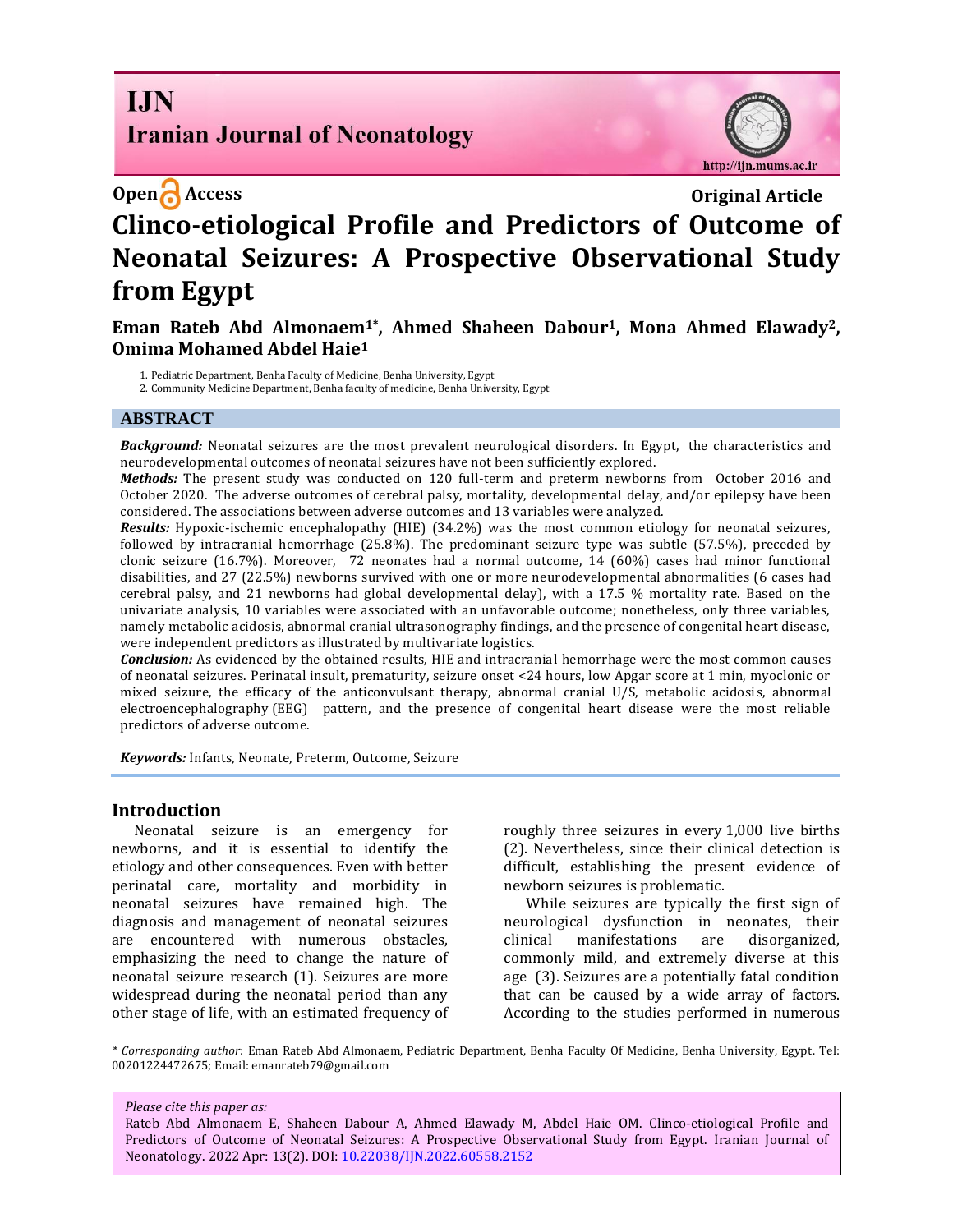low-income countries, the most common etiology is perinatal asphyxia associated with hypoxicischemic encephalopathy (HIE) (4). The rare reasons for neonatal seizures include infection, metabolic abnormalities, developmental anomalies, intracranial hemorrhage, and inborn metabolic errors (5). Seizures are one of the most serious neonatal emergencies, necessitating rapid diagnostic and treatment approaches since delayed therapies frequently result in a poor neurological outcome (5). In light of the aforementioned issues, the present study aimed to evaluate the clinical and etiological characteristics of neonatal seizures, as well as their neurodevelopmental outcome, in an Egyptian cohort study.

# **Methods**

### *Study design and population*

This prospective cohort study was conducted from October 2016 to October 2020 in the Neonatal Intensive Care Units (NICUs) at Benha University Hospital (a teaching general hospital, including the Gynecology and Obstetrics Department and NICUs of the Pediatric Department with 40 well-equipped incubators receiving both inborn and outborn admissions) and Benha Children Hospital (a pediatric hospital, including NICUS with 60 well-equipped incubators receiving both inborn and outborn admissions). The Ethics Scientific Committee of the Faculty of Medicine, Benha University, accepted the study protocol in conformity with the World Medical Association's Declaration of Helsinki (6 ).

Before enrollment in the study, informed consent was obtained from parents/guardians. The inclusion criteria were full-term and preterm neonates <37 weeks [gestational age was estimated by ultrasound and New Ballard Score (NBS) ] with clinically apparent neonatal seizures (i.e., within the first 28 days of life fulfilling internationally established criteria for diagnosis). A pediatric neurologist and neonatologist used internationally established criteria to diagnose clinical neonatal seizures (7). Cerebral malformations and genetic disorders were regarded as the exclusion criteria. All patients had at least two years of neurologic follow-up data or at least 1 year if the neonate was normal.

The present study sampled 225 term and preterm newborns, out of whom 120 (53.3%) subjects met the criteria for enrollment. All neonates were subjected to a detailed history, including prenatal history (maternal illness, meconium-stained liquor, and perinatal insults), neonatal history(delivery mode, gender,

gestational age, and being small of gestational age), and postnatal history (Apgar score at 1 and 5 minutes, seizure type, seizure onset age, etiology, the efficiency of antiepileptic drugs, electroencephalography (EEG) findings, cranial ultrasonography findings, as well as the presence of metabolic acidosis and congenital heart disease).

Maternal illness included premature rupture of membranes, drug abuse, hepatitis B carrier, vaginal group B streptococcus colonization, placenta malfunctions, antepartum hemorrhage, and systemic disease (for example, pre-eclampsia, hypertension, and thyroid disorders). Perinatal insults comprised delayed initial crying, fetal distress, prolonged labor course, the need for resuscitation in the labor room, a cord around the neck, abruptio placentae, and precipitating labor. The onset of seizure was categorized as happening before or after the first 24 hours of life. The Volpe classification scheme was used to classify seizure types (7) depending on paroxysmal symptoms. It included subtle, clonic, myoclonic, tonic, myoclonic, and mixed types.

The clinical history, neuroimaging findings [computed tomography (C.T.) and cranial ultrasonography results], and laboratory testing were performed to determine the primary cause of seizures (cerebrospinal fluid studies, electrolyte levels, lactate, pyruvate, blood gas analysis, serum glucose, alanine, alanine transaminase, and creatine kinase). Certain newborns were screened for congenital infection using rubella, Toxoplasmosis gondii, cytomegalovirus, and herpes simplex virus (TORCH) screening or workup for an inborn error of metabolism. We divided etiology into six distinct categories: (1) HIE (2) transient metabolic disturbances (i.e., hypocalcemia, hypoglycemia, hypomagnesemia, and hyponatremia), (3) infections, (4) intracranial hemorrhage, (5) inborn error of metabolism (i.e., tyrosinemia type 1, isovaleric acidemia, and maple syrup urine disease), (6) and miscellaneous (e.g., neonatal abstinence syndrome), and intrapartum asphyxia necessitated an Apgar score of 6 at 5 minutes and fetal distress.

Confirmatory laboratory evidence of infection (viral or bacterial) was obtained via Cerebrospinal fluid (CSF) or blood culture. Intracranial hemorrhage included subarachnoid, epidural, parenchymal, subdural, and/or intraventricular hemorrhage. Newborns were classified as having an " unknown etiology " if this rigorous diagnostic screening revealed no cause. In tolerated neonates, interictal EEG recordings (international 10-20 system, modified) were made (Medelec, Oxford, England). The neurophysiologists used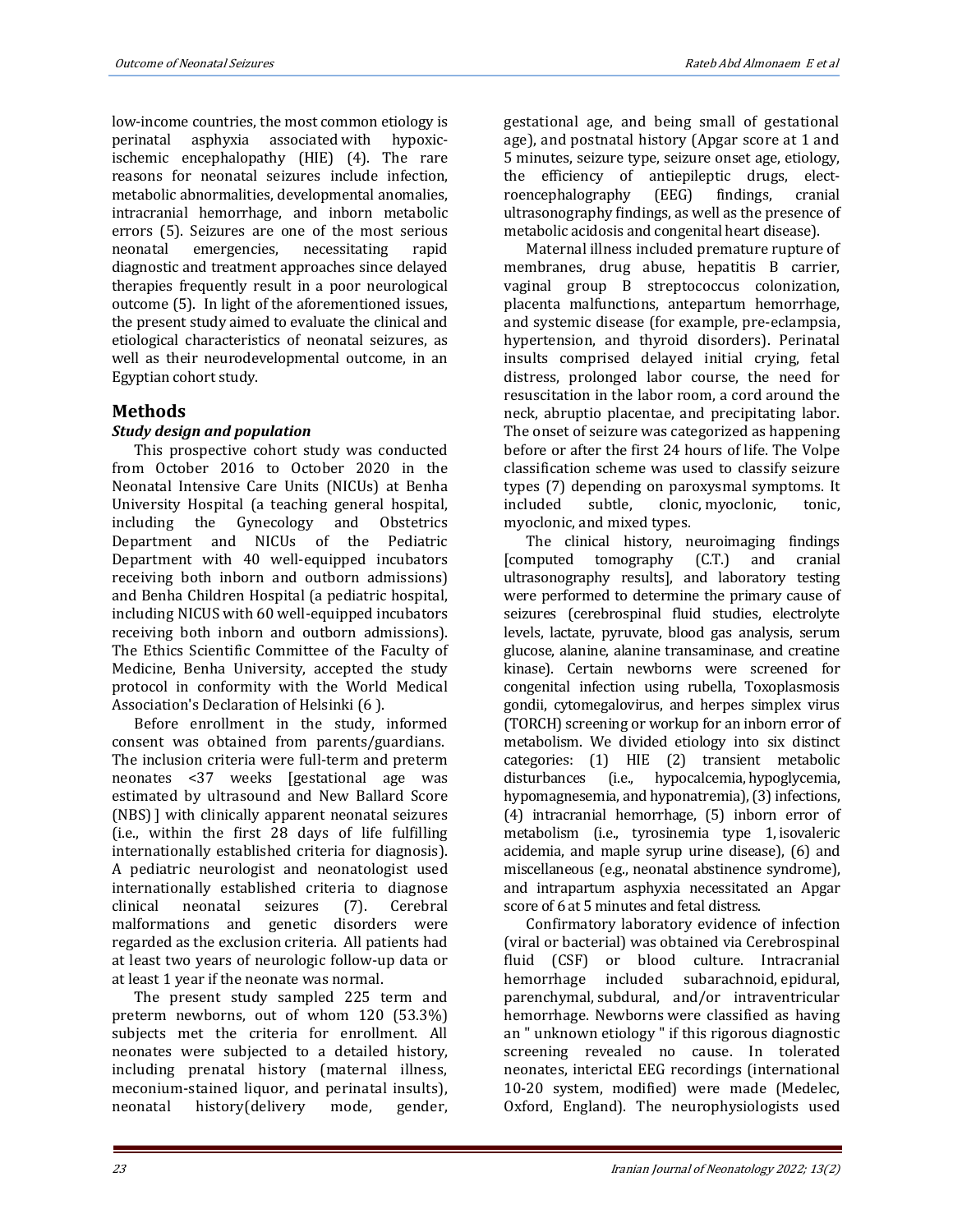visual pattern recognition to scan the EEG for background patterns and seizure action.

The EEG data were divided into two categories: (1) normal background activity and (2) epileptiform or aberrant background activity. Serial cranial ultrasonography tests were performed on almost all infants. Several neonates possessed at least one additional imaging modality, such as cranial C.T. The findings of cranial ultrasonography were categorized into two types: (1) normal and (2) abnormal (i.e., hemorrhage, subependymal, parenchymal echodensities, as well as choroid plexus cysts, brain malformations, and ventricular dilatation).

The first line of treatment was phenobarbital at a loading dose of 20-40 mg/kg and a maintaining dose of 3–8 mg/kg/day intravenously. If the seizures persisted or recurred, we administered phenytoin at a loading dose of 20 mg/kg and a maintenance dose of 4-8 mg/kg/day intravenously. The third line of treatment was levetiracetam at a loading dose of 40 mg/kg divided into two doses and a maintenance dose of 40-60 mg/kg/day intravenously. Metabolic acidosis was characterized as pH<7.35, HCO3<18 mEq/L, and a need for NaHCO3 supplementation. The following data analysis included the neurologic outcome documented at the last follow-up. The following outcomes were defined as follows:

1. Normal and mild neurologic abnormalities (e.g., mild mental retardation, hearing impairment, and motor and/or speech delay relative to age).

2. Cerebral palsy was established as an earlyonset, static, and non-progressive motor disability characterized by objective changes in muscular strength, tone, aberrant deep tendon reflexes, posture, and motor skills. The neuromotor examination was conducted in accordance with Levine's clinical criteria(8). Motor skills were compared to those predicted by children of the same age.

3. Global developmental delay was regarded as the major delay in at least two developmental domains: personal-social, gross or fine motor, cognition, speech and language, and daily living activities.

4. Epilepsy was described as repeated unprovoked seizures that needed the use of antiepileptic medications.

5. We classified the four categories indicated previously as follows: "good outcome" (normal and mild neurological abnormalities) and "adverse outcome" (global developmental delay, cerebral palsy, and death).

#### *Statistical Analysis*

The collected data were tabulated and analyzed using the SPSS statistical software (version 16). Categorical data were presented as numbers and percentages and were compared using the Chi-square (X2) or Fisher's exact (FET) tests, with a P-value greater than 0.05 implying normality. Using previously identified indicators, univariate and multiple logistic regression models were used to predict unfavorable neurodevelopmental outcomes. The acceptable significance level in this experiment was 0.05 (a pvalue less than 0.05 was considered significant).

#### **Results**

This prospective cohort study was conducted on 120 neonates (75 males and 45 females) with a mean gestational age of 34.6±3.29 weeks (29- 41weeks). A number of 69 newborns were preterm and 41 cases were full-term, and the mean birth weight was  $2.2\pm0.75$  kg  $(0.96-3.8$  kg). Moreover, 23 neonates were small for gestational age, and 97 cases were appropriate for gestational age. In terms of delivery mode, 22 (18.3%) and 98 (81.7%) neonates were born by vaginal delivery and cesarean section, respectively. The EEG pattern was normal in 36.7% of studied neonates and abnormal in 63.3% of them, while congenital heart diseases were detected in 12.5% of newborns (Table 1).

| <b>Table 1.</b> Characteristics of the studied neonates |  |
|---------------------------------------------------------|--|
|---------------------------------------------------------|--|

|                         | Range    | Mean ±SD       |
|-------------------------|----------|----------------|
| Gestational age (weeks) | 29-41    | $34.6 \pm 3.2$ |
| Birth weight (kg)       | 0.96-3.8 | $2.2 \pm 0.75$ |
|                         | No       | $\%$           |
| Mode of delivery        |          |                |
| Vaginal delivery        | 22       | 18.3           |
| Cesarean section        | 98       | 81.7           |
|                         |          |                |
| Gender                  |          |                |
| Male                    | 75       | 62.5           |
| Female                  | 45       | 37.5           |
| EEG pattern             |          |                |
| Normal                  | 44       | 36.7           |
| Abnormal                | 76       | 63.3           |
| Congenital heart        |          |                |
| diseases                |          |                |
| Present                 | 15       | 12.5           |
| Absent                  | 105      | 87.5           |
|                         |          |                |
| Gestational age         |          |                |
| PТ                      | 79       | 65.8           |
| <b>FT</b>               | 41       | 34.2           |
| Weight for gestation    |          |                |
| SGA                     | 23       | 19.2           |
| AGA                     | 97       | 80.8           |

Data were represented as mean±SD or number (percentage). PT: preterm, FT: full term, SGA: small for gestational age, AGA: appropriate for gestational age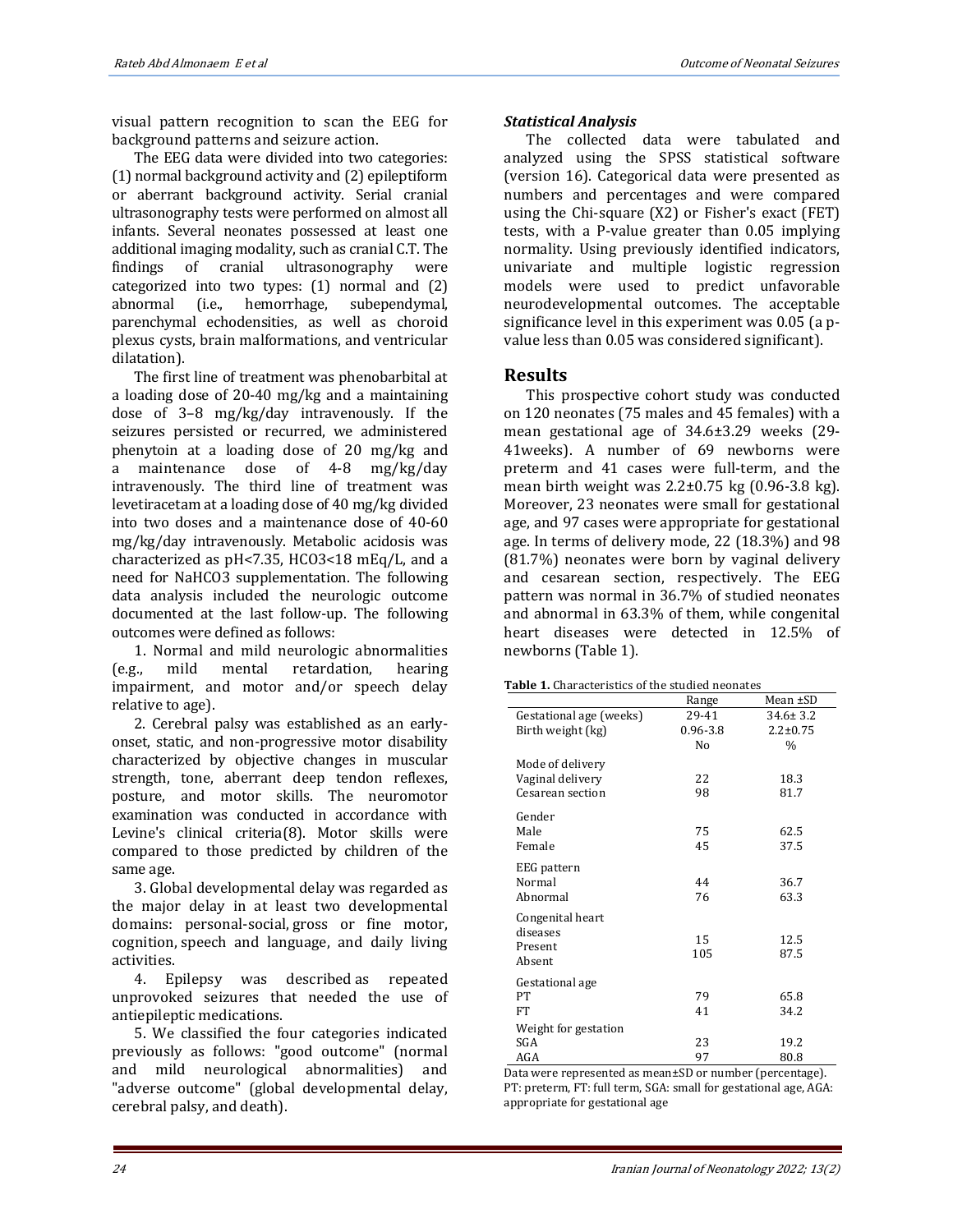**Table 2.** Outcome of neonatal seizure patients by primary etiology and predominant seizure type

|                                    |           |           | Overall outcome, n (%)   |          |           | Abnormal outcome, n (%) |                         |
|------------------------------------|-----------|-----------|--------------------------|----------|-----------|-------------------------|-------------------------|
|                                    | N(%       | Normal    | Abnormal                 | Dead     | <b>CP</b> | GDD                     | Epilepsy                |
| Etiology                           | 120 (100) | 72 (60)   | 27(22.5)                 | 21(17.5) | 6(22.2)   | 21(77.7)                | $23(23.2)^*$            |
| Hypoxic ischemic<br>encephalopathy | 41 (34.2) | 18 (43.9) | 15(36.6)                 | 8(19.5)  | 6(100)    | 9(42.9)                 | $15(60)*$               |
| Intracranial hemorrhage            | 31(25.8)  | 20(64.5)  | 6(19.4)                  | 5(16.1)  | 0(0)      | 6(28.6)                 | $4(16)*$                |
| Infection                          | 18(15)    | 10(55.6)  | 6(33.3)                  | 2(11.1)  | 0(0)      | 6(28.6)                 | 2(8)                    |
| Inborn error of metabolism         | 4(3.3)    | 2(50)     | 0(0)                     | 2(50)    | 0(0)      | 0(0)                    | 0(0)                    |
| Transient metabolic<br>disturbance | 14 (11.7) | 14 (100)  | 0(0)                     | 0(0)     | 0(0)      | 0(0)                    | $2(8)$ <sup>*</sup>     |
| Miscellaneous                      | 6(5)      | 2(33.3)   | 0(0)                     | 4(66.7)  | 0(0)      | 0(0)                    | 0(0)                    |
| Unknown etiology                   | 6(5)      | 6(100)    | 0(0)                     | 0(0)     | 0(0)      | 0(0)                    | 0(0)                    |
|                                    |           |           | Clinical type of seizure |          |           |                         |                         |
| Subtle                             | 69 (57.5) | 46 (66.7) | 18 (26.1)                | 5(7.2)   | 3(50)     | 15(71.4)                | $10(43.5)$ <sup>*</sup> |
| Clonic                             | 20(16.7)  | 15(75)    | 3(15)                    | 2(10)    | 3(50)     | 0(0)                    | 4(17.4)                 |
| Tonic                              | 12(10)    | 8 (66.7)  | 4(33.3)                  | 0(0)     | 0(0)      | 4(33.3)                 | 2(8.6)                  |
| Myoclonic                          | 3(2.5)    | 0(0)      | 0(0)                     | 3(100)   | 0(0)      | 0(0)                    | 4(17.4)                 |
| Mixed                              | 16(13.3)  | 3(18.8)   | 2(12.5)                  | 11(68.8) | 0(0)      | 2(9.5)                  | 3(13.1)                 |
| Percentage of 99 survivals         |           |           |                          |          |           |                         |                         |
| *:sig                              |           |           |                          |          |           |                         |                         |

Data represented as number (percentage)

CP: cerebral palsy; GDD: global developmental delay

Out of the 120 neonates, 64 cases had a normal outcome, 8 (60%) newborns had a minor functional disability, 27 (22.5%) subjects survived with neurodevelopmental abnormalities, and 21 (17.5%) neonates died. Cerebral palsy was diagnosed in 6 (22.2%) abnormal survivors, and 22 (77.7 %) neonates had global developmental delay. Out of 99 patients who survived after their first discharge, epilepsy was diagnosed in 23 (23.2 %) cases. The most common etiology was HIE which was detected in 41 (34.2%) neonates, followed by intracranial hemorrhage which was identified in 31(25.8%) cases. The most common cause of mortality (19.5%) was HIE. The most prevalent type of seizure was subtle, accounting for 57.5% of all seizures; moreover, this kind exhibited the strongest association with epilepsy (43.5%)(Table 2).

| <b>Table 3.</b> Outcomes of neonatal seizures in different clinical conditions |  |
|--------------------------------------------------------------------------------|--|
|--------------------------------------------------------------------------------|--|

Both the 1-minute and 5-minute Apgar scores were substantially related to an adverse outcome (P<0.001 each). Moreover, 26 (21.7%), 45(37.4%), 26 (21.7%), and 23 (19.2 %) neonates experienced seizures within 24 hours, between 24 and 72 hours, between 3 and 7 days, and beyond the first 7 days of life, respectively. Moreover, 62 (51.7%) newborns needed monotherapy with phenobarbital to achieve clinical seizure control. Additional antiepileptic medications were administered to 58 (48.3%) neonates whose seizures could not be controlled with phenobarbital alone [phenytoin (36) or phenytoin and levetiracetam (22)]( Table 3).

The following 10 poor outcome predictors were found by univariate analysis: prematurity (OR=0.3; 95% CI: 0.12-0.79), perinatal insults (OR=8.31; 95% CI: 2.7-25.6), low Apgar score at

| Variable              | Total<br>(n) | Normal outcome | Adverse outcome | X2 test | P-value          |
|-----------------------|--------------|----------------|-----------------|---------|------------------|
| Perinatal insults     |              |                |                 |         |                  |
| Yes                   | 85           | 41(48.2%)      | 44 (51.8%)      | 16.8    | $< 0.001**$ (HS) |
| No                    | 35           | 31(43.1%)      | $4(8.3\%)$      |         |                  |
| Apgar score at 1 min. |              |                |                 |         |                  |
| $0 - 3$               | 24           | $1(4.2\%)$     | 23 (95.8%)      |         |                  |
| $4 - 6$               | 67           | 45 (67.2%)     | 22 (32.8%)      |         | $< 0.001**$ (HS) |
| $7 - 10$              | 29           | 26 (89.7%)     | $3(10.3\%)$     | 43.2    |                  |
| Apgar score at 5 min. |              |                |                 |         |                  |
| $0 - 3$               |              |                |                 |         |                  |
| $4 - 6$               | 12           | $0(0\%)$       | 12 (100%)       |         | $< 0.001**$ (HS) |
| $7 - 10$              | 108          | 72 (66.7%)     | 36 (33.3%)      | 17.3    |                  |
| Seizer onset          |              |                |                 |         |                  |
| $<$ 24 $h$            | 26           | $7(9.7\%)$     | 19 (39.6%)      |         |                  |
| >24 h                 | 94           | 65 (90.3%)     | 29 (60.4%)      | 15.1    | $< 0.001**$ (HS) |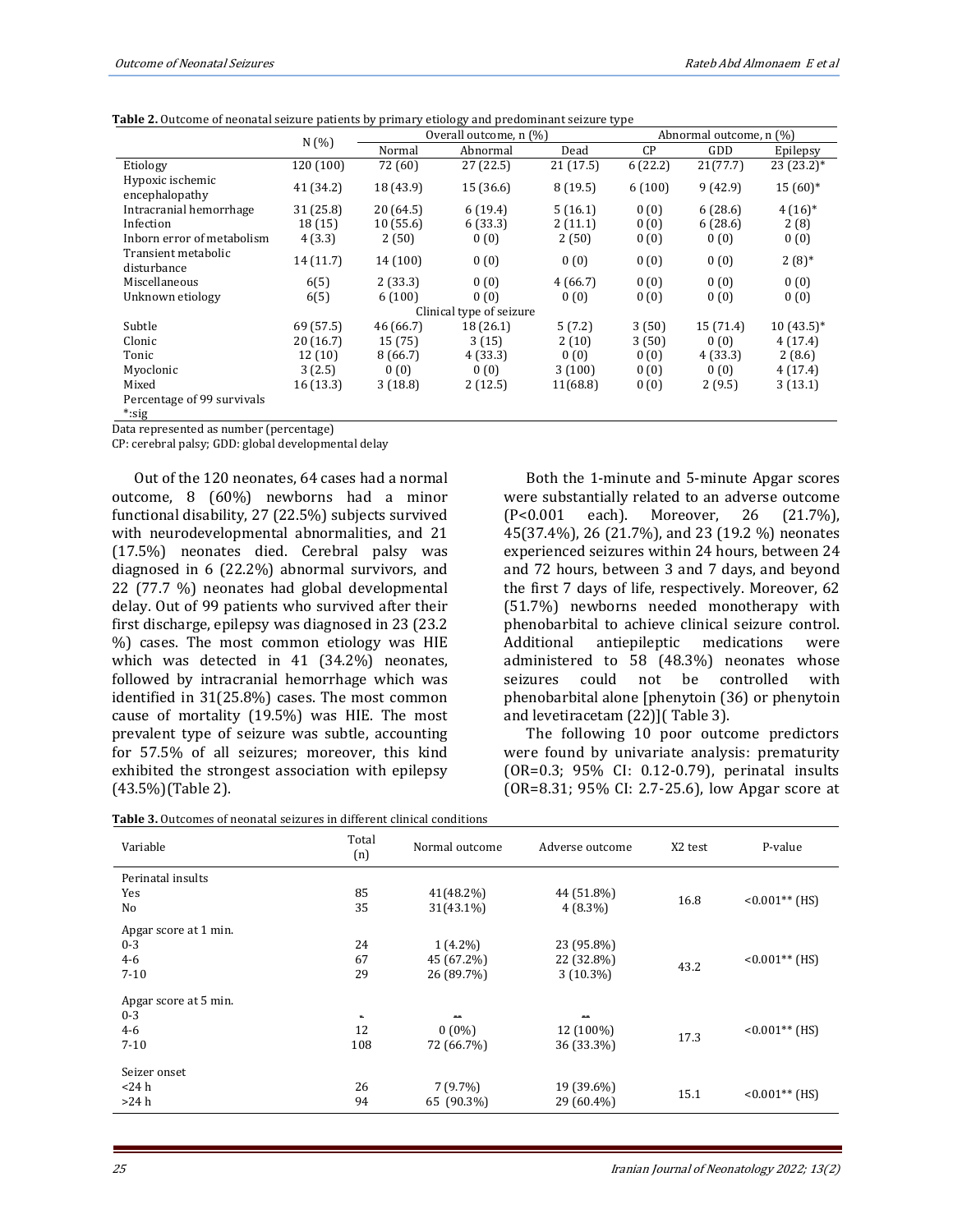| Table 3. Continued                                                                                     |                           |                                                       |                                                      |       |                  |
|--------------------------------------------------------------------------------------------------------|---------------------------|-------------------------------------------------------|------------------------------------------------------|-------|------------------|
| Medications<br>Phenobarbital<br>Phenobarbital+ phenytoin<br>Phenobarbital+ phenytoin+<br>levetiracetam | 62<br>36<br>22            | 61(98.4%)<br>6(16.7%)<br>5(22.7%)                     | $1(1.6\%)$<br>30 (83.3%)<br>17 (77.3%)               | 78.96 | $< 0.001**$ (HS) |
| Metabolic acidosis<br>Absent<br>Present                                                                | 63<br>57                  | 58 (92.1%)<br>14 (24.6%)                              | $5(7.9\%)$<br>43 (75.4%)                             | 56.8  | $< 0.001**$ (HS) |
| Cranial US<br>Normal<br>Abnormal                                                                       | 47<br>73                  | 41 (87.2%)<br>31 (42.5%)                              | $6(12.8\%)$<br>42 (57.5%)                            | 23.8  | $< 0.001**$ (HS) |
| <b>EEG</b> findings<br>Normal<br>Abnormal                                                              | 44<br>76                  | 32 (72.7%)<br>40 (52.6%)                              | 12 (27.3%)<br>36 (47.4%)                             | 4.68  | $0.03*$<br>(S)   |
| Seizure type<br>Subtle<br>Clonic<br>Tonic<br>Myoclonic<br>Mixed                                        | 69<br>20<br>12<br>3<br>16 | 49 (71.0)<br>16(80.0)<br>6(50.0)<br>0(0.0)<br>6(37.5) | 20(29.0)<br>4(20.0)<br>6(50.0)<br>3(100)<br>10(62.5) | 9.99  | $0.04*$<br>(S)   |
| Congenital heart diseases<br>Present<br>Absent                                                         | 15<br>105                 | 1(6.7)<br>90 (85.7)                                   | 14 (93.3)<br>15 (14.3)                               | 40.5  | $< 0.001**$ (HS) |
| Gestational age<br>PT<br><b>FT</b>                                                                     | 79<br>41                  | 21 (26.6)<br>26 (63.4)                                | 58 (73.4)<br>15(36.6)                                | 15.4  | $< 0.001**$ (HS) |
| Weight for gestation<br>SGA<br>AGA                                                                     | 23<br>97                  | 12 (52.2)<br>50(51.5)                                 | 11(47.8)<br>47(48.5)                                 | 0.003 | 0.96             |
| Delivery<br>Spontaneous vaginal<br>CS                                                                  | 22<br>98                  | 10(45.5)<br>48(49.0)                                  | 12 (54.5)<br>50(51.0)                                | 0.09  | 0.77             |

Data represented as number (percentage).

PT: preterm, FT: full term, SGA: small for gestational age, AGA: appropriate for gestational age, CS: cesarean section

\*: significant ( P≤ 0.05 was considered)

\*\*: highly significant (P<0.001 was considered)

1 min ( OR=47; 95% CI: 5.9-371.3), seizure onset less than 24 hours (OR=5.3; 95% CI: 1.39-20.7), seizure type (OR=0.164; 95% CI: 0.03-0.885 for myoclonus and OR= 0.04; 95% CI: 0.055-0.538 for mixed type ), efficacy of anticonvulsant therapy (OR=0.171; 95% CI: 0.055-0.538), metabolic acidosis(OR=35.6; 95% CI: 11.9- 106.4), cranial ultrasound abnormality (OR=9.25; 95% CI: 3.49-24.52), abnormal EEG findings (OR= .4; 95% CI: 1.07-5.35), and the presence of

congenital heart diseases (OR=0.198; 95% CI: 0.06-0.66).

Furthermore, four poor outcome predictors were detected by multivariate analysis, including the presence of metabolic acidosis (OR=3.057; 95% CI: 1.062 - 8.331), abnormal cranial ultrasound (OR=3.470; 95% CI: 1.567-7.639), abnormal EEG findings (OR=4.53; 95% CI: 1.358 – 15.13), and the presence of congenital heart diseases (OR= 5.3; 95% CI: 1.39-20.7)(Table 4).

|  |  | <b>Table 4.</b> Predictors of adverse outcomes in neonatal seizures |  |
|--|--|---------------------------------------------------------------------|--|

| Variable              | Univariate analysis |             | Multivariate analysis    |         |
|-----------------------|---------------------|-------------|--------------------------|---------|
|                       | OR (95% CI)         | p-value     | OR (95% CI)              | P-value |
| Perinatal insults     |                     |             |                          |         |
| No(35)                | 1.000               |             |                          | 0.313   |
| Yes (85)              | $8.31(2.7-25.6)$    | $< 0.001**$ | $\overline{\phantom{a}}$ |         |
| Apgar score at 1 min. |                     |             |                          |         |
| $7-10(29)$            | 1.000               |             |                          |         |
| $4-6(67)$             | 199.3 (19.3-2052.1) | $< 0.001**$ | $\overline{\phantom{a}}$ | 0.998   |
| $0-3(24)$             | $47.0(5.9 - 371.3)$ | $< 0.001**$ | $\overline{\phantom{a}}$ | 0.998   |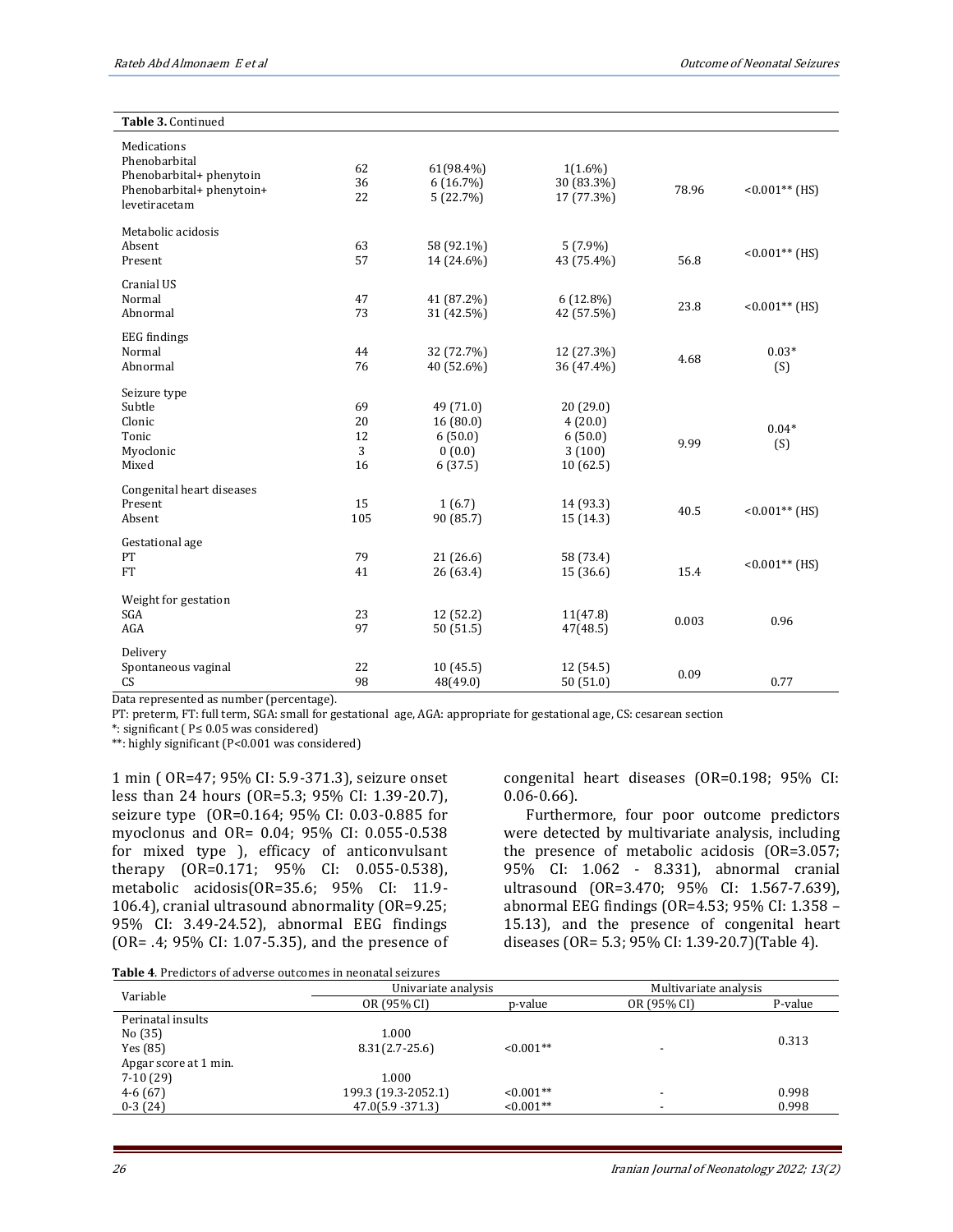| Table 4. Continued          |                        |             |                        |             |
|-----------------------------|------------------------|-------------|------------------------|-------------|
| Apgar score at 5 min.       |                        |             |                        |             |
| $7-10(108)$                 | 1.000                  |             |                        |             |
| $4-6(12)$                   | 2.84(0.95-6.32)        | 0.998       |                        | 1.000       |
| $0-3(0)$                    | NA                     |             |                        |             |
| Seizer onset                |                        |             |                        |             |
| >24h(94)                    | 1.000                  |             |                        | 0.999       |
| $<$ 24 h $(26)$             | $0.164(0.06-0.43)$     | $< 0.001**$ |                        |             |
| Medications                 |                        |             |                        |             |
| No medications (0)          | 1.000                  |             |                        |             |
| Phenobarbital (62)          | $0.172(0.033 - 0.880)$ | $0.035*$    |                        | 0.994       |
| Phenobarbital + AED(58)     | $0.171(0.055 - 0.538)$ | $0.003**$   |                        | 0.991       |
|                             |                        |             |                        |             |
| Metabolic acidosis          |                        |             |                        |             |
| Absent (63)                 | 1.000                  |             |                        |             |
| Present(57)                 | 35.6(11.9-106.4)       | $< 0.001**$ | $3.057(1.062 - 8.331)$ | $< 0.001**$ |
| Cranial US                  |                        |             |                        |             |
| Normal (47)                 | 1.000                  |             |                        |             |
| Abnormal(73)                | $9.25(3.49 - 24.52)$   | $< 0.001**$ | 3.470 (1.567 - 7.639)  | $0.043*$    |
| EEG pattern                 |                        |             |                        |             |
| Normal (44)                 | 1.000                  |             |                        |             |
| Abnormal(76)                | $2.4(1.07 - 5.35)$     | $0.032*$    |                        | 0.09        |
|                             |                        |             |                        |             |
| Seizure type<br>Subtle (69) | 1.000                  |             |                        |             |
| Clonic (20)                 | 2.477(0.313-19.58)     | 0.390       |                        |             |
| Tonic (12)                  | $0.479(0.074 - 3.103)$ | 0.440       |                        |             |
| Myoclonic (3)               | $0.164(0.030 - 0.885)$ | $0.036*$    |                        | 0.446       |
| Mixed $(16)$                | $0.040(0.055 - 0.538)$ | $0.048*$    |                        |             |
|                             |                        |             |                        |             |
| Congenital heart diseases   |                        |             |                        |             |
| Presen t(15)                | $0.198(0.06 - 0.66)$   | $0.009**$   | $5.3(1.39-20.7)$       | $0.015**$   |
| Absent $(105)$              | 1.000                  |             |                        |             |
| Gestational age             |                        |             |                        |             |
| PT (79)                     | $0.30(0.12 - 0.79)$    |             |                        |             |
| FT(41)                      | 1.000                  | $0.015**$   |                        | 0.42        |
| Weight for gestation        |                        |             |                        |             |
| SGA(23)                     | $0.67(0.26 - 1.68)$    |             |                        |             |
| AGA(97)                     | 1.000                  | 0.396       |                        | 0.74        |
|                             |                        |             |                        |             |
| Delivery                    | 1.000                  |             |                        |             |
| Spontaneous vaginal (22)    |                        | 0.34        |                        | 0.07        |
| CS(98)                      | $0.68(0.31-1.5)$       |             |                        |             |

AED: anti-epileptic drugs; PT: preterm, FT: full term, SGA: small for gestational age, AGA: appropriate for gestational age, CS: cesarean section. \*: significant ( P≤ 0.05 was considered)

\*\*: highly significant (P<0.001 was considered)

#### **Discussion**

The overwhelming majority of seizures (95%) in the study population were symptomatic of an identified etiology from a wide variety of causes. The proportion of newborns with unknown causes was much lower than that in earlier studies (5%) (5,9). Moreover, there were significant differences in the proportional prevalence of seizures among etiologic categories ( 5,9,10,11). Although the prevalence has differed, HIE has been the predominant cause of neonatal seizures in most prior studies, almost certainly due to the inconsistency of the diagnostic criteria employed.

In the present study, HIE continued to be the most common cause of seizures (34.2%), accompanied by intracranial hemorrhage (25.8%), infection (15%), transient metabolic disturbances (15%), miscellaneous (5%), and inborn metabolic errors (3.3%). Moreover, in six newborns, the cause was unknown (5%). The findings of this study were in agreement with those reported by Nunes et al. who referred to HIE as the most prevalent cause (51%), accompanied by transient metabolic disturbances (14%), infection (congenital, septicemia, bacterial meningitis (9%), intraventricular hemorrhage (6% ), venous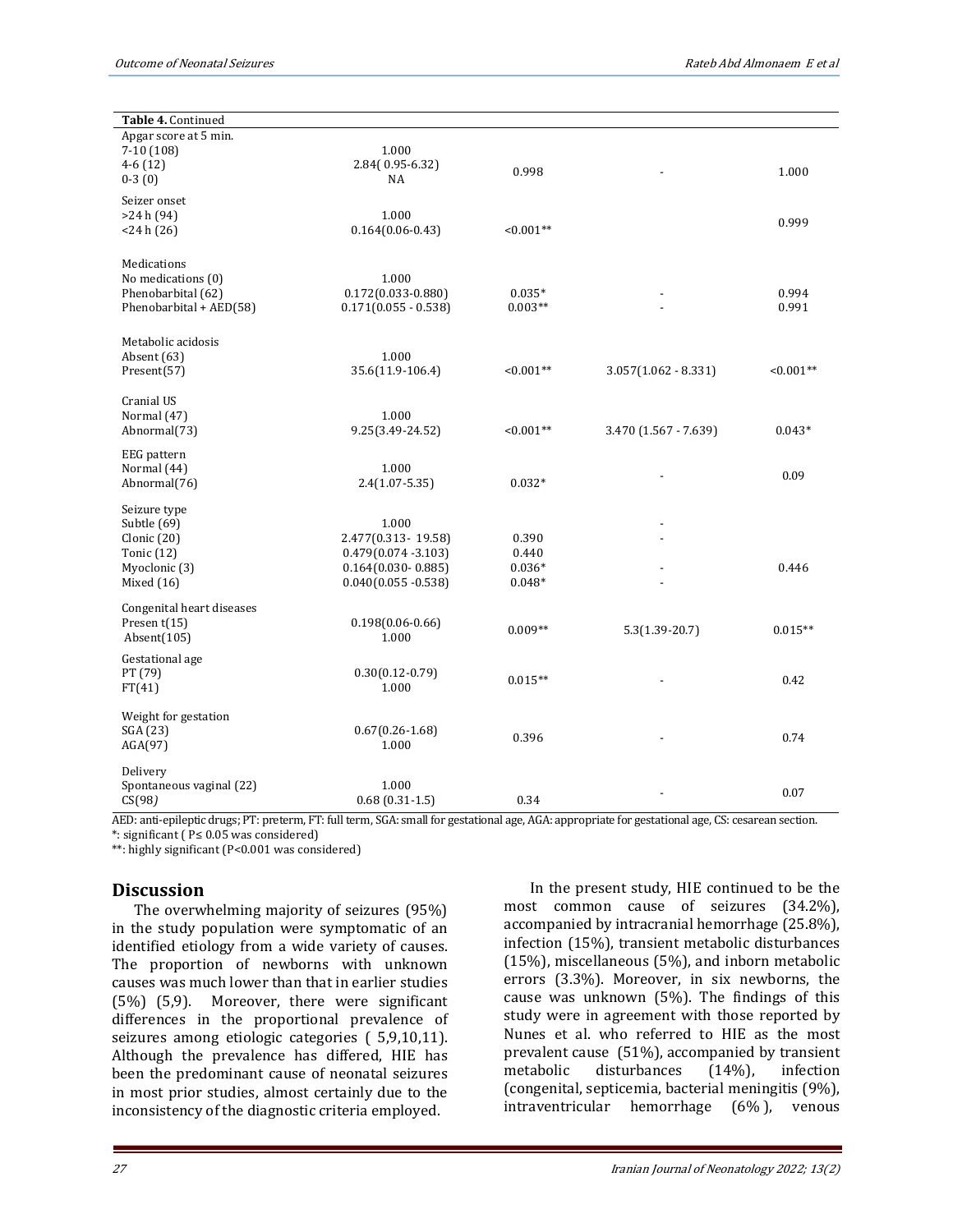infarction (3% ), inborn metabolic error (3% ), and cerebral dysgenesis (2% ). (12).

In a similar vein, in their prospective cohort study, Baudou et al. (13) reported the prevalence of each of the preceding etiologies of neonatal seizures: ischemic infarction: 13%, intracranial infections: 8%, metabolic or electrolyte disorder: 3%, inborn metabolic errors: 2%, co-morbidity: 5%, HIE: 37%, and intracranial hemorrhage: 15%. The etiology was unidentified in 16 cases. In the current research, 25.8% of newborns' intracranial hemorrhage was similar to the study by Heljic et al. (10) who pointed to an increase in intraventricular hemorrhage prevalence (30%) in the cohort study, consisting of 33 and 67 preterm and full-term newborns, respectively. The rising prevalence of intracranial hemorrhage may be related to the inclusion of 79 preterm newborns in the present study.

The current research pointed out that the most frequent seizure type was subtle (57.5%), accompanied by clonic (16.7%), mixed (13.3%), tonic (10%), and myoclonic (2.5%). The results of this study were in line with those reported by Sabzehei et al. (5) who identified mild seizures  $(38.2\%)$ , accompanied by tonics  $(29.4\%)$ , clonic (26.4%), and myoclonic as the most common forms in their study (5.9%). Nevertheless, Kumar et al. (3) revealed that multifocal clonic seizures (42.24%) were the most prevalent form of seizure, followed by myoclonic seizures (0.86%), widespread tonic seizures  $(21.55%)$ , subtle seizures  $(8.19%)$ , and focal clonic seizures (6.47%).

Mortality was 17.5 % in this research, compared to 9%-15% in prior studies (2). According to Padiyar et al. (14), neonatal seizures were correlated with a mortality rate of 3.3%- 39.4%, with an average mortality rate of 4%. At 39.4%, newborns at or less than 24 weeks gestational age had the highest mortality rate. Scher et al. (15) observed a 58% mortality rate in preterm newborns with verified neonatal seizures on EEG. Ronen et al. (16) examined 26 newborns with neonatal seizures and observed a 42% mortality rate. Along the same lines, Pisani et al. (17) assessed 51 preterm newborns with documented EEG seizures and observed a 34 % mortality rate. The disparities could be attributed to differences in study populations, outcomes, and seizure diagnosis.

Based on the outcome of 120 assessed newborns, 72 (60%) newborns had a normal consequence, 27 (22.5%) neonates survived with a neurodevelopmental dysfunction, 6 (22.2%) cases had cerebral palsy, and 22 (77.7%) neonates had global developmental delay. Moreover, out of 99 newborns who survived after the first discharge, epilepsy was diagnosed in 23 (23.2%) cases, and 21 (17.5%) newborns ended up in death. The findings of this study were in accordance with those obtained by Lai et al. (9) who revealed that out of 232 recruited newborns, 125 cases had a normal outcome, 14 newborns had a minor functional disability (59.9%), 55 (23.7%) subjects survived with one or more neurodevelopmental abnormalities, and 38 (16.4 %) cases died. Out of the 204 neonates who survived beyond their initial discharge, 47 (23.0%) cases had epilepsy.

According to our latest study, the leading cause of mortality was HIE (19.5%), accompanied by cerebral hemorrhage (16.1%). The most common cause of abnormal outcome (36.6%) was HIE, accompanied by cerebral hemorrhage and infection (19.4% and 33.3%). Newborns with transient metabolic disturbances and unknown etiology had the best outcome. The most often encountered etiology of epilepsy was HIE. Out of 99 survived newborns, epilepsy was diagnosed in 23 (23.2%) cases. According to some research, the etiology of newborn seizures is the most critical factor impacting outcome. (1,7,18,19,20). In particular, asphyxia and cerebral hemorrhage are related to poor outcomes. Moreover, poor outcomes were correlated with central nervous system infection, cerebral dysgenesis, and global hypoxia-ischemia (1,21). Neonatologists must have accurate and early predictors of outcome to effectively plan management. The selected variables for this study are readily accessible.

Gestational age, perinatal insult, Apgar score 1 minute, seizure onset <24 hours, anticonvulsant efficacy, metabolic acidosis, cranial U/S abnormality, abnormal EEG pattern, and congenital disease presence were significantly associated with adverse outcomes in this study. Factors of the predictions published in the literature included etiology, type of seizures and early seizure, prolonged and recurring seizure, gestational age, birth weight, Apgar rating at 5 min, resuscitation maneuvers requirements, neurological examination and EEG, and ultrasonographic (USG) findings (22,23,24).

Delivery mode, 5-minute Apgar, and gestation weight were not significantly related to unfavorable outcomes in this study. Term newborns with seizures are more probable to have normal outcomes, as compared to preterm newborns (1,18,25). The majority of experimental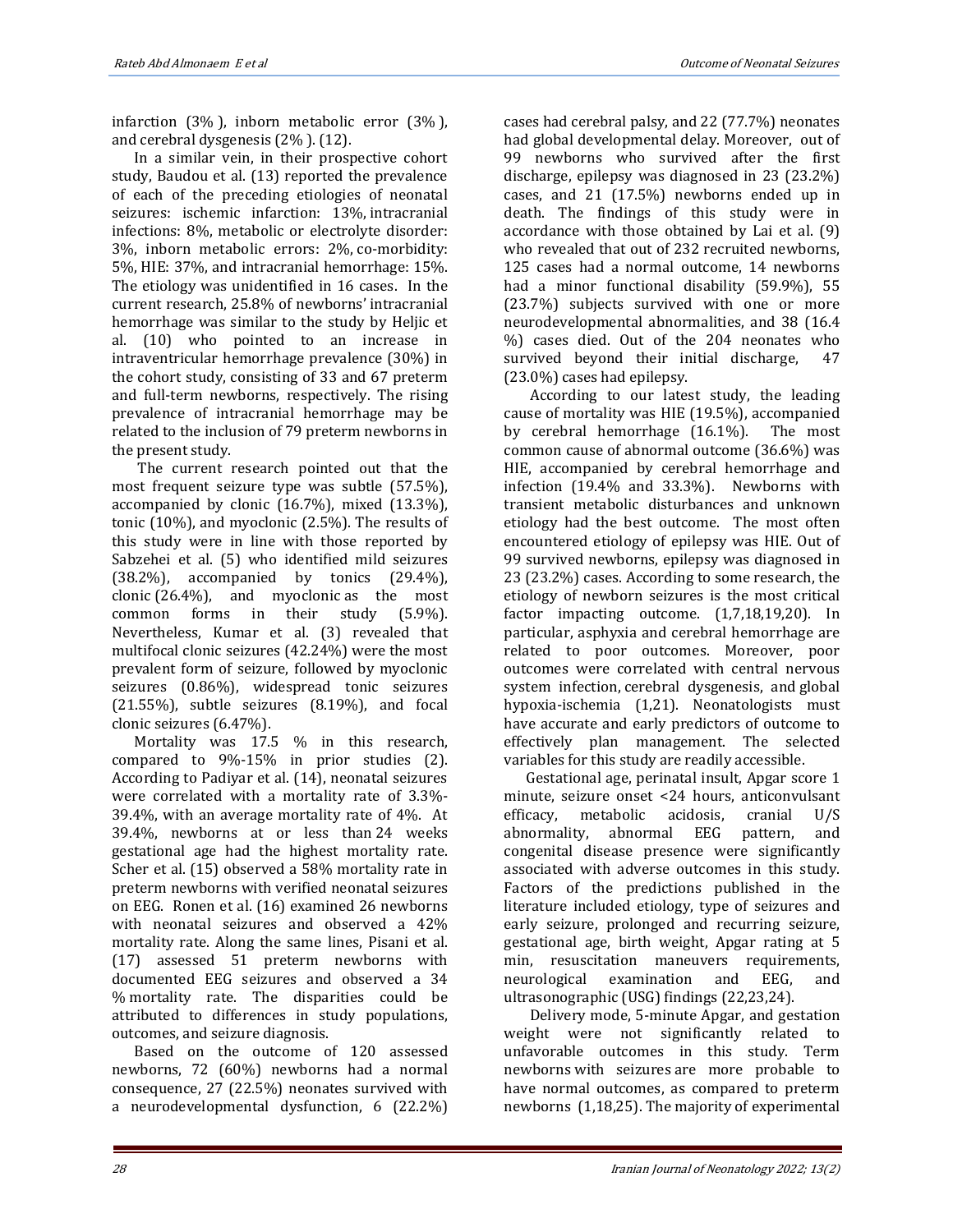information shows considerable adverse longterm effects of preterm neonatal seizures, such as ongoing learning, memory, and cognition impairments (26,27). Apgar score is a reliable neurological predictor of 5 minutes as opposed to 1 minute (28,29). Lai et al. (9) noted the considerable impact of early neonatal seizures (less than 24 hours) with adverse outcomes. In the same context, Amare et al. (30) demonstrated increased mortality rates in newborns with tonic and myoclonic seizures of around 83.6% (OR=0.164; 95% CI:0.030,885), and 96% (AOR=0.040;95% CI:0.055, 0.538), compared to subtle neonatal seizures.

Some studies reported that neonates with general tonic, myoclonic, and subtle seizures have poor outcomes as opposed to clonic seizures. Nonetheless, recent studies have indicated that the prognostic significance of type seizures cannot be dependable since several types of seizures often coexist in the same patient (22). In their study, Ronen et al. denoted that several automated external defibrillators (AEDs) are necessary to indicate poor outcomes (2). Van der Heide et al. (31) stated that the most striking finding in their study was that failure to achieve seizure control was strongly associated with poor outcomes rather than the number of AEDs required.

Consistent with the findings of the present study, an abnormal EEG background and neuroimaging (USG/CT/MRI) patterns were most predictive of poor outcomes in neonatal seizures (1,32,24,33). While the magnetic resonance imaging (MRI) technique better discovers neurological abnormalities, cranial ultrasonography is sufficiently sensitive to find most abnormalities recognized to be related to poor neurological outcomes (34,35). Cranial ultrasonography is cost-effective and noninvasive, and various studies have already demonstrated its prediction for eventual neurological sequelae (36,37).

Newborns with complex congenital cardiac diseases run a high risk of perioperative seizures (38). It is evident that convulsive conditions lead to elevated systemic and cerebral metabolism, requiring greater energy supplies. Heart diseases can increase the imbalance in energy and lead to adverse outcomes (7). In the present study, the presence of congenital heart disease was a major risk factor for adverse outcomes.

Since this study was a prospective observational cohort study, it had complete records and followed the protocol of our unit for the diagnosis and management of neonatal seizures. Among the notable strengths of the current study, we can refer to the performance of EEG in all neonates with no missed cases and head Ultrasound in the majority of the events. However, we had limitations of small sample size, lack of follow-up of the neonates with EEG abnormalities, absence of video EEG monitoring in cases of abnormal EEG pattern, failure to perform brain MRI in the majority of cases due to financial constraints of low-income countries, and a short-term follow-up period. Further follow-up is required to evaluate long‑term neurological outcome.

# **Conclusion**

The results of the present research demonstrated a high mortality rate of neonatal seizures, compared to previous studies. Intracranial hemorrhage and HIE were the most common causes in preterm and term neonates, respectively. Prematurity, perinatal insult, low Apgar score at 1 min, seizure onset within <24 hours, myoclonic or mixed seizure, anticonvulsant efficacy, metabolic acidosis, cranial U/S abnormality, abnormal EEG pattern, and the presence of congenital heart disease were the most reliable predictors of adverse outcomes.

#### **Acknowledgments**

None.

# **Conflicts of interest**

The authors declare that they have no conflict of interest.

# **Funding**

The authors did not receive any source(s) of support in the form of grants.

# **Authors' contributions**

Eman R. Abd Almonaem: designed the study, analyzed data, and drafted the manuscript; Ahmed Shaheen Dabour: Collected the data and helped in data analysis; Mona Ahmed Elawady: analyzed data and drafted the manuscript; Omima Mohamed Abdel Haie: collected data and analyzed data.

#### **References**

- 1. Tekgul H, Gauvreau K, Soul J, Murphy L, Robertson R, Stewart J, et al. The current etiologic profile and neurodevelopmental outcome of seizures in term newborn infants. Pediatrics. 2006;117(4):1270–80.
- 2. Ronen GM, Buckley D, Penney S, Streiner DL. Longterm prognosis in children with neonatal seizures: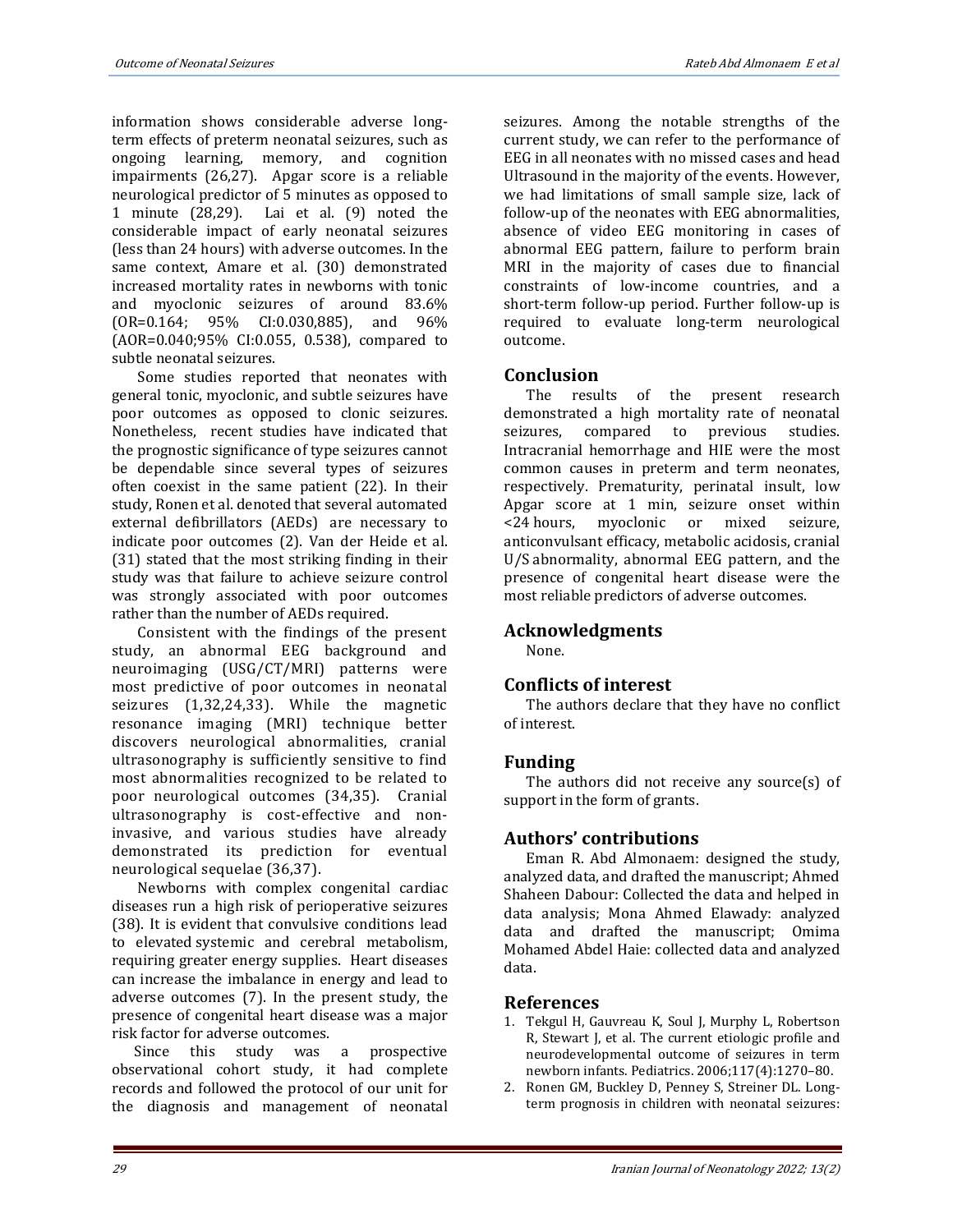a population-based study. Neurology. 2007; 69(19):1816–22.

- 3. Kumar A, Gupta A, Talukdar B. Clinico-etiological and EEG profile of neonatal seizures. Indian J Pediatr. 2007;74(1):33–7.
- 4. Talebian A, Jahangiri M, Rabiee M, Masoudi Alavi N, Akbari H, Sadat Z. The Etiology and Clinical Evaluations of Neonatal Seizures in Kashan, IRAN. Iran J child Neurol. 2015;9(2):29–35.
- 5. Sabzehei MK, Basiri B, Bazmamoun H. The Etiology, Clinical Type, and Short Outcome of Seizures in Newborns Hospitalized in Besat Hospital/ Hamadan/ Iran. Iran J child Neurol. 2014;8(2):24–8.
- 6. Puri KS, Suresh KR, Gogtay NJ, Thatte UM. Declaration of Helsinki, 2008: implications for stakeholders in research. J Postgrad Med. 2009;55(2):131–4.
- 7. Volpe JJ. Neurology of the newborn. Philadelphia: Saunders/Elsevier; 2008. Available at: [http://www.clinicalkey.com/dura/browse/bookCh](http://www.clinicalkey.com/dura/browse/bookChapter/3-s2.0-B9781416039952X1000X) [apter/3-s2.0-B9781416039952X1000X](http://www.clinicalkey.com/dura/browse/bookChapter/3-s2.0-B9781416039952X1000X)
- 8. Levine MS. Cerebral palsy diagnosis in children over age 1 year: standard criteria. Arch Phys Med Rehabil. 1980;61(9):385–9.
- 9. Lai Y-H, Ho C-S, Chiu N-C, Tseng C-F, Huang Y-L. Prognostic factors of developmental outcome in neonatal seizures in term infants. Pediatr Neonatol. 2013;54(3):166–72.
- 10. Heljic S, Uzicanin S, Catibusic F, Zubcevic S. Predictors of Mortality in Neonates with Seizures; a Prospective Cohort Study. Med Arch. 2016; 70(3):182–5.
- 11. Bagla J, Garg H, Gulati RK, Gupta PP. Clinicoetiology Profile of Neonatal Seizures in Tertiary Care Level Ii Neonatal Intensive Care Unit. Indian J Child Health. 2017;04(03):383–6.
- 12. Nunes ML, Martins MP, Barea BM, Wainberg RC, Costa JC da. Neurological outcome of newborns with neonatal seizures: a cohort study in a tertiary university hospital. Arq Neuropsiquiatr. 2008;66(2A):168–74.
- 13. Baudou E, Cances C, Dimeglio C, Hachon Lecamus C. Etiology of neonatal seizures and maintenance therapy use: a 10-year retrospective study at Toulouse Children's hospital. BMC Pediatr. 2019;19(1):136.
- 14. Padiyar S, Nusairat L, Kadri A, Abu-Shaweesh J, Aly H. Neonatal seizures in the U.S. National Inpatient Population: Prevalence and outcomes. Pediatr Neonatol. 2020;61(3):300–5.
- 15. Scher MS, Aso K, Beggarly ME, Hamid MY, Steppe DA, Painter MJ. Electrographic seizures in preterm and full-term neonates: clinical correlates, associated brain lesions, and risk for neurologic sequelae. Pediatrics. 1993 ;91(1):128–34.
- 16. Ronen GM, Penney S, Andrews W. The epidemiology of clinical neonatal seizures in Newfoundland: a population-based study. J Pediatr. 1999;134(1):71–5.
- 17. Pisani F, Barilli AL, Sisti L, Bevilacqua G, Seri S. Preterm infants with video-EEG confirmed seizures: outcome at 30 months of age. Brain Dev.

2008;30(1):20–30.

- 18. Holden KR, Mellits ED, Freeman JM. Neonatal seizures. I. Correlation of prenatal and perinatal events with outcomes. Pediatrics. 1982;70(2):165– 76.
- 19. Mellits ED, Holden KR, Freeman JM. Neonatal seizures. II. A multivariate analysis of factors associated with outcome. Pediatrics. 1982; 70(2):177–85.
- 20. Scher MS. Neonatal seizures and brain damage. Pediatr Neurol. 2003 ;29(5):381–90.
- 21. Hall RT, Hall FK, Daily DK. High-dose phenobarbital therapy in term newborn infants with severe perinatal asphyxia: a randomized, prospective study with three-year follow-up. J Pediatr. 1998;132(2):345–8.
- 22. Pisani F, Sisti L, Seri S. A scoring system for early prognostic assessment after neonatal seizures. Pediatrics. 2009;124(4):e580-7.
- 23. Pisani F, Leali L, Parmigiani S, Squarcia A, Tanzi S, Volante E, et al. Neonatal seizures in preterm infants: clinical outcome and relationship with subsequent epilepsy. J Matern neonatal Med Off J Eur Assoc Perinat Med Fed Asia Ocean Perinat Soc Int Soc Perinat Obstet. 2004;16 Suppl 2:51–3.
- 24. Garfinkle J, Shevell MI. Prognostic factors and development of a scoring system for outcome of neonatal seizures in term infants. Eur J Paediatr Neurol EJPN Off J Eur Paediatr Neurol Soc. 2011;15(3):222–9.
- 25. Ellison PH, Largent JA, Bahr JP. A scoring system to predict outcome following neonatal seizures. J Pediatr. 1981;99(3):455–9.
- 26. Sayin U, Sutula TP, Stafstrom CE. Seizures in the developing brain cause adverse long-term effects on spatial learning and anxiety. Epilepsia. 2004;45(12):1539–48.
- 27. Cornejo BJ, Mesches MH, Coultrap S, Browning MD, Benke TA. A single episode of neonatal seizures permanently alters glutamatergic synapses. Ann Neurol. 2007;61(5):411–26.
- 28. Garfinkle J, Shevell MI. Predictors of outcome in term infants with neonatal seizures subsequent to intrapartum asphyxia. J Child Neurol. 2011; 26(4):453–9.
- 29. Gebremariam A, Gutema Y, Leuel A, Fekadu H. Earlyonset neonatal seizures: types, risk factors and short-term outcome. Ann Trop Paediatr. 2006;26(2):127–31.
- 30. Amare HT, Amare AT. Etiology, Clinical Features, And Short-Term Outcome Of Seizures In Newborns Admitted To The University Of Gondar Hospital, Ethiopia. Pediatr Heal Med Ther. 2019;10:107–13.
- 31. van der Heide MJ, Roze E, van der Veere CN, Ter Horst HJ, Brouwer OF, Bos AF. Long-term neurological outcome of term-born children treated with two or more anti-epileptic drugs during the neonatal period. Early Hum Dev. 2012;88(1):33–8.
- 32. Silverstein FS, Jensen FE. Neonatal seizures. Ann Neurol. 2007;62(2):112–20.
- 33. McBride MC, Laroia N, Guillet R. Electrographic